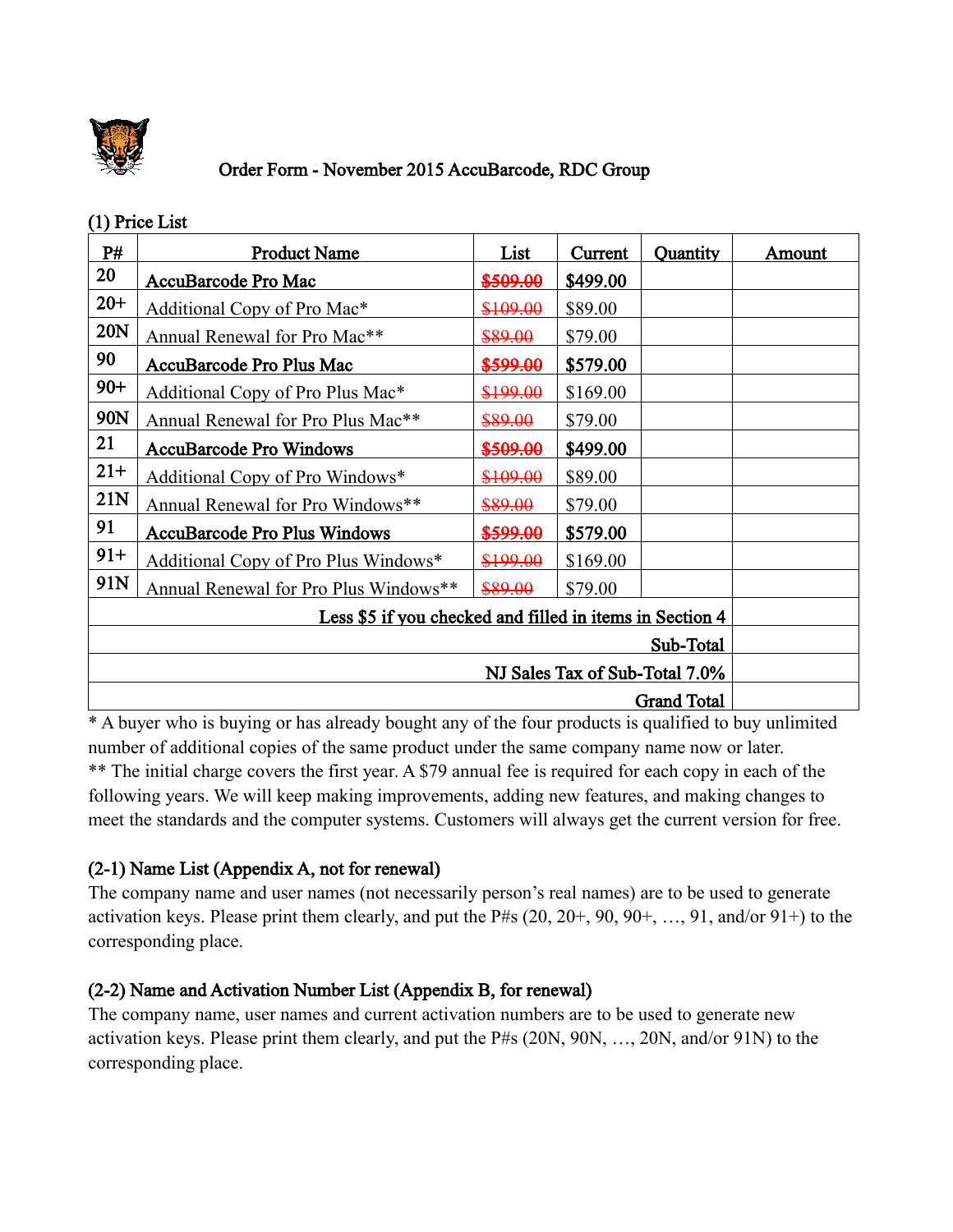#### (3) Payment/Shipment Information

| Method of Payment | $\Box$ Visa $\Box$ M/C $\Box$ DISCOVER<br>$\Box$ Check (Payable to: Heming International)                                                |  |
|-------------------|------------------------------------------------------------------------------------------------------------------------------------------|--|
| Card Information  | Name on Card:<br>Card Number:<br>CVV:<br>Exp. Date $(mm/yy)$ :                                                                           |  |
| <b>Bill To</b>    | Name:<br><u> 1980 - Jan Samuel Barbara, margaret e populari e populari e populari e populari e populari e populari e pop</u><br>Company: |  |
|                   | Street Address/P.O. Box:<br>City State ZIP: National City State ZIP:<br>Country:                                                         |  |
|                   | Day Time Phone Number:<br>Email:                                                                                                         |  |
| Ship To           | Name:<br>Company:<br>Street Address/P.O. Box:                                                                                            |  |
|                   | City State ZIP:<br>Country:<br>the control of the control of the control of the control of the control of the control of                 |  |
|                   | Day Time Phone Number:<br>Email:                                                                                                         |  |

## (4) How did you get the product information?

| $\Box$ Personal   | Introduced by (Person's Name): |
|-------------------|--------------------------------|
| $\Box$ Website    | URL:                           |
| $\Box$ Trade Show | Trade Show Name:               |
| $\Box$ Other      | Specify:                       |

 $\mathcal{L}_\mathcal{L} = \mathcal{L}_\mathcal{L} = \mathcal{L}_\mathcal{L} = \mathcal{L}_\mathcal{L} = \mathcal{L}_\mathcal{L} = \mathcal{L}_\mathcal{L} = \mathcal{L}_\mathcal{L} = \mathcal{L}_\mathcal{L} = \mathcal{L}_\mathcal{L} = \mathcal{L}_\mathcal{L} = \mathcal{L}_\mathcal{L} = \mathcal{L}_\mathcal{L} = \mathcal{L}_\mathcal{L} = \mathcal{L}_\mathcal{L} = \mathcal{L}_\mathcal{L} = \mathcal{L}_\mathcal{L} = \mathcal{L}_\mathcal{L}$ 

You will get \$5 deduction from the sub-total of your order by checking and filling items here.

RDC Group (USA) / Heming International, 30 Runyon Street, Hillsborough, NJ 08844, USA http://accubarcode.com/ Tel: 732-686-6491 (-6493), 151 or 153 Toll Free: 800-565-6168 Fax: 732-234-0347 emails: [sales@accubarcode.com](mailto:sales@accubarcode.com), [support@accubarcode.com](mailto:support@accubarcode.com)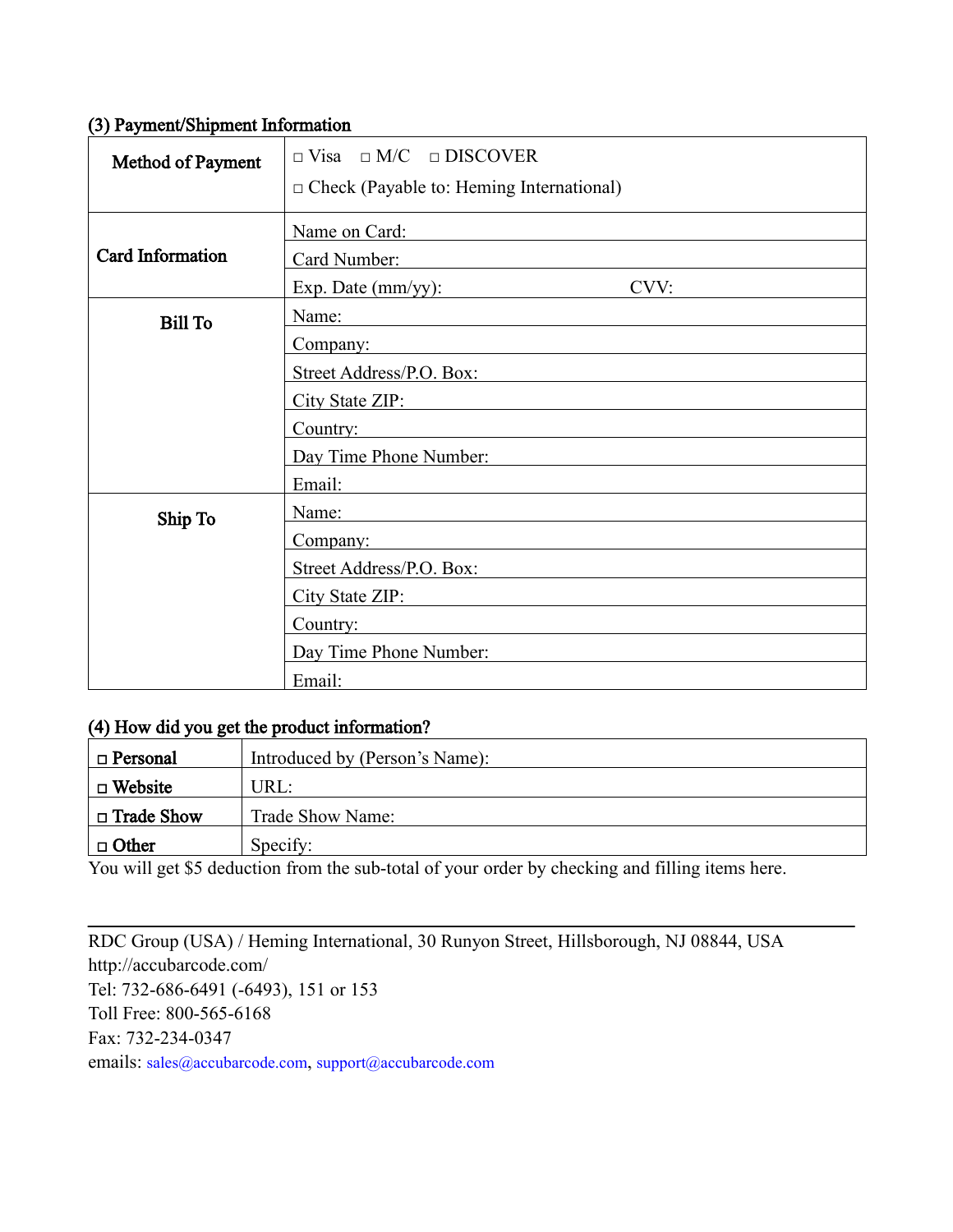| Company Name:                                |  |
|----------------------------------------------|--|
| P#:                                          |  |
| <b>User Names:</b><br>(separated with comma) |  |
| P#:                                          |  |
| <b>User Names:</b><br>(separated with comma) |  |
| P#:                                          |  |
| <b>User Names:</b><br>(separated with comma) |  |
| $P#$ :                                       |  |
| <b>User Names:</b><br>(separated with comma) |  |
| P#:                                          |  |
| <b>User Names:</b><br>(separated with comma) |  |
| $P#$ :                                       |  |
| <b>User Names:</b><br>(separated with comma) |  |

# Appendix A. Name List